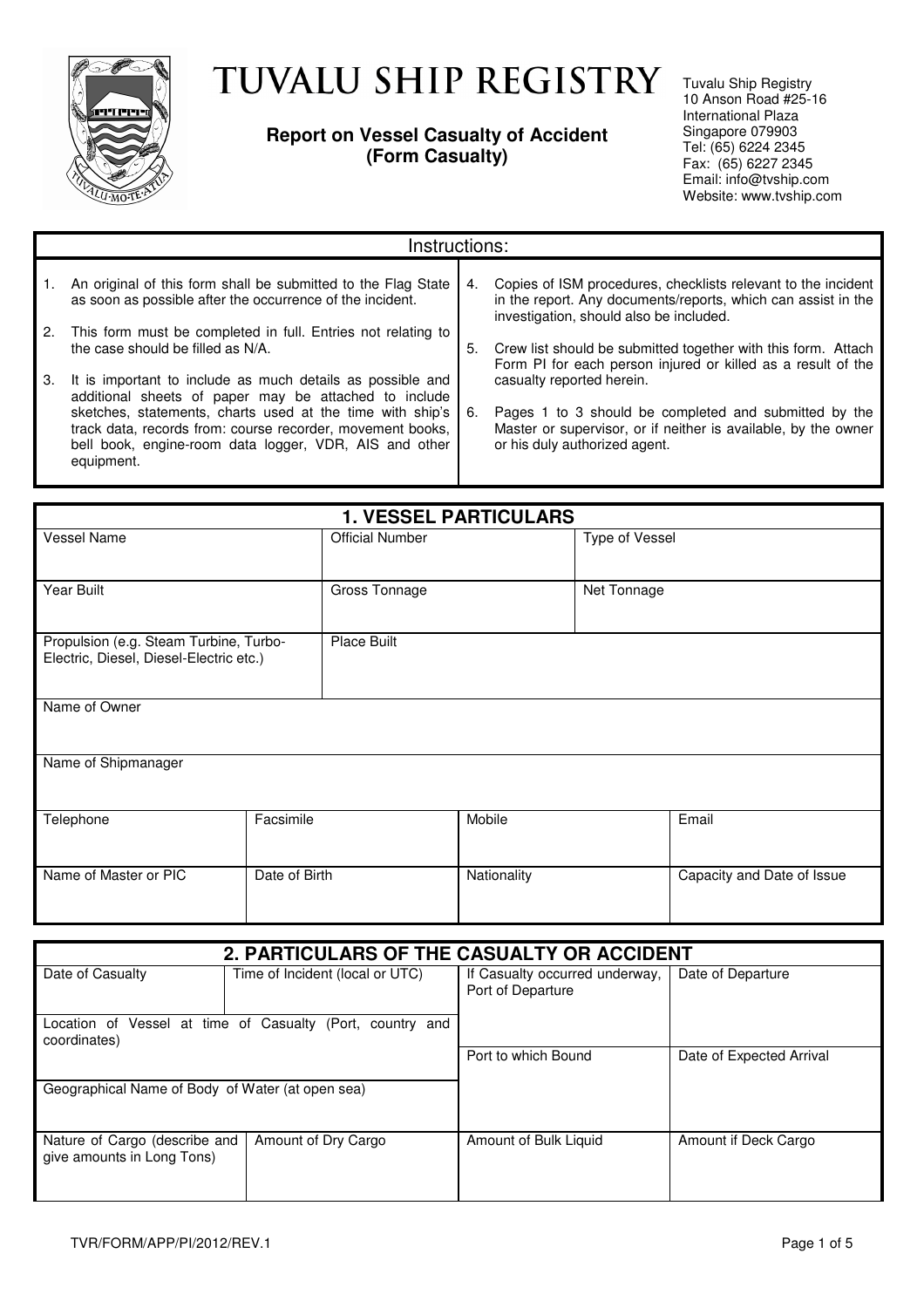| Speed in<br>Knots<br>Prior<br>to<br>Casualty                                                                                          | True Course Prior to Casualty                                             | <b>Draft Forward</b>                                                | <b>Draft Aft</b>                    |  |  |  |
|---------------------------------------------------------------------------------------------------------------------------------------|---------------------------------------------------------------------------|---------------------------------------------------------------------|-------------------------------------|--|--|--|
|                                                                                                                                       | Atmospheric Conditions at Time of Casualty (you can choose more than one) |                                                                     |                                     |  |  |  |
|                                                                                                                                       | □Clear □Partly Cloudy □Overcast □Fog □Rain □Snow □Other (specify):        |                                                                     |                                     |  |  |  |
|                                                                                                                                       |                                                                           |                                                                     |                                     |  |  |  |
| Distance of Visibility                                                                                                                | Wind                                                                      | Sea                                                                 | <b>Wind Direction</b>               |  |  |  |
| □Under 2 Miles                                                                                                                        | $\Box$ Light                                                              | □Smooth to Slight                                                   |                                     |  |  |  |
| $\square$ 2-5 Miles                                                                                                                   | □Moderate to Fresh                                                        | Direction of Sea<br>□Moderate to Rough                              |                                     |  |  |  |
| □Over 5 Miles                                                                                                                         | □Storm to Hurricane                                                       | $\Box$ High                                                         | Direction of Swell                  |  |  |  |
| Navigation Equipment (you can choose more than one)                                                                                   |                                                                           | Communications Equipment (you can choose more than one)             |                                     |  |  |  |
| Radar                                                                                                                                 | <b>ARPA</b>                                                               | Radio Telephone                                                     | CW (Key)                            |  |  |  |
| (□S Brand, or □X Brand)                                                                                                               | $\Box$ Inoperative                                                        | $\Box$ In use with other vessels                                    | $\square$ In use with other vessels |  |  |  |
| □Inoperative                                                                                                                          | $\Box$ Used                                                               | $\Box$ In use with shore stations                                   | $\Box$ In use with shore stations   |  |  |  |
| $\Box$ Used                                                                                                                           |                                                                           | $\Box$ Not used                                                     | $\Box$ Not used                     |  |  |  |
|                                                                                                                                       |                                                                           |                                                                     |                                     |  |  |  |
| Auto Alarm Transmitted by your Vessel?                                                                                                |                                                                           | Rules of the Road Applicable at Time                                |                                     |  |  |  |
| $\Box$ Yes                                                                                                                            |                                                                           | $\Box$ International                                                |                                     |  |  |  |
| $\square$ No                                                                                                                          |                                                                           | $\Box$ Other (specify):                                             |                                     |  |  |  |
| Nature of Casualty (please choose all that apply)                                                                                     |                                                                           |                                                                     |                                     |  |  |  |
| $\Box$ Collision with other vessel(s), pls provide details below:                                                                     |                                                                           | $\Box$ Grounding                                                    |                                     |  |  |  |
| Vessel Name:                                                                                                                          | □Founder (Sinking)                                                        | □Founder (Sinking)                                                  |                                     |  |  |  |
| Vessel Name:                                                                                                                          | □Capsizing without sinking                                                | □ Capesizing without sinking                                        |                                     |  |  |  |
| □ Collision with floating or submerged objects                                                                                        |                                                                           | □Flooding, swamping etc. without sinking                            |                                     |  |  |  |
| □Collision with fixed objects (e.g. piers, bridges etc.)                                                                              |                                                                           | □Heavy weather damage                                               |                                     |  |  |  |
| □Collision with ice                                                                                                                   |                                                                           | □ Cargo damage (no vessel damage)                                   |                                     |  |  |  |
| □ Collision with aids to navigation                                                                                                   |                                                                           | □Material Failure (vessel structure)                                |                                     |  |  |  |
| □ Explosion/Fire (involving cargo)                                                                                                    |                                                                           | $\Box$ Material Failure (Engineering machinery, main propulsion,    |                                     |  |  |  |
| □Explosion/Fire (involving vessel's fuel)                                                                                             |                                                                           | auxiliaries, boilers, evaporators, deck machinery, electrical etc.) |                                     |  |  |  |
| $\square$ Explosion/Fire (other, pls specify):                                                                                        |                                                                           | □Equipment failure                                                  |                                     |  |  |  |
| □Fire (vessel's structure or equipment)                                                                                               |                                                                           | □ Casualty not found in the above list, pls specify below:          |                                     |  |  |  |
| □ Explosion (Boiler and associated parts)                                                                                             |                                                                           |                                                                     |                                     |  |  |  |
| □Explosion (Pressure vessels and compressed gas cylinders)                                                                            |                                                                           |                                                                     |                                     |  |  |  |
| Description of Casualty (Give events leading to the casualty and how it occurred. Attach drawings and additional sheets, if required) |                                                                           |                                                                     |                                     |  |  |  |
|                                                                                                                                       |                                                                           |                                                                     |                                     |  |  |  |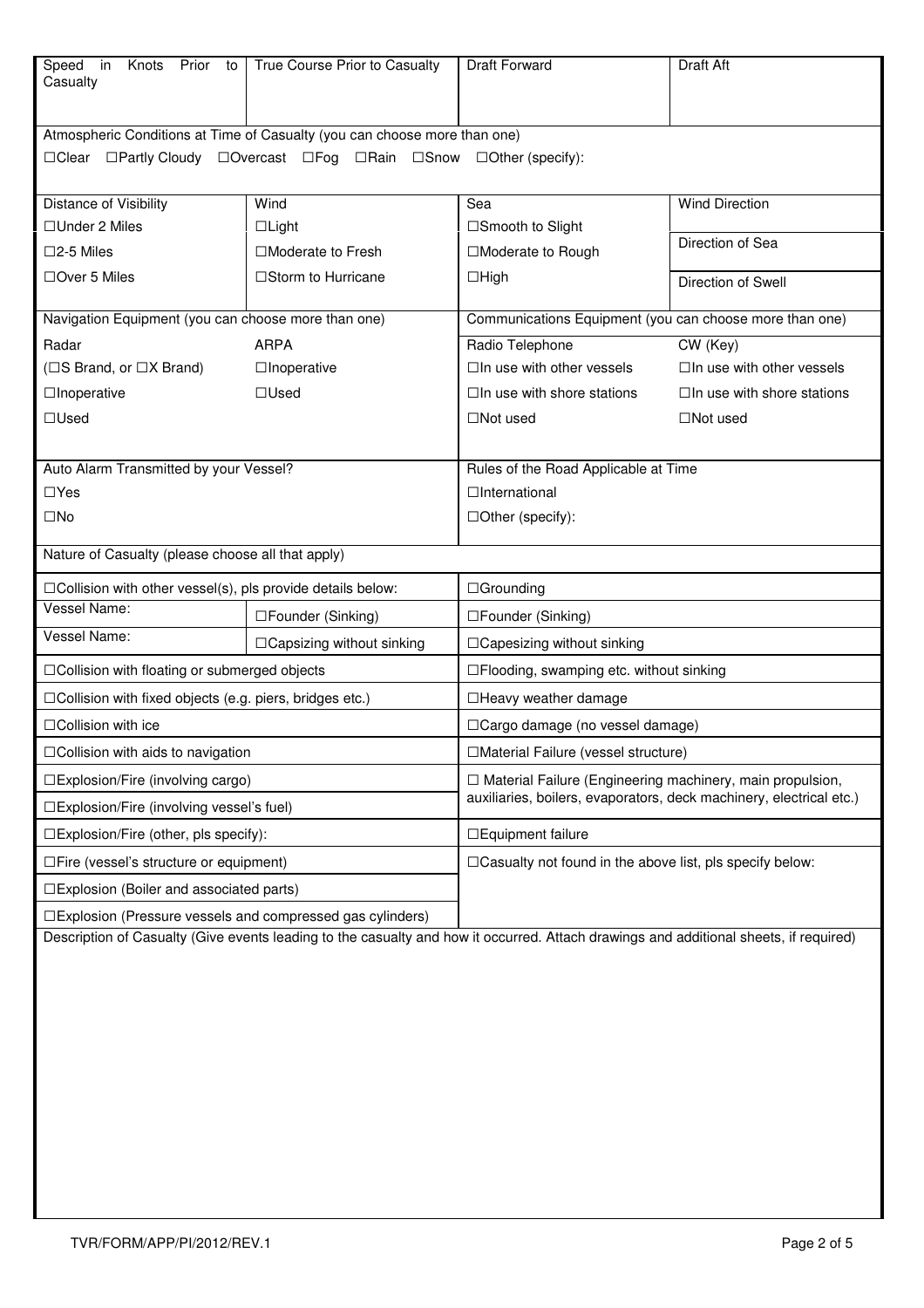| Personnel                                | Crew | Passenger   | Other                     | Total | <b>Property Losses</b>                                                                                                                                                                                                                                                     |                                                          | Value in US Dollars     |  |
|------------------------------------------|------|-------------|---------------------------|-------|----------------------------------------------------------------------------------------------------------------------------------------------------------------------------------------------------------------------------------------------------------------------------|----------------------------------------------------------|-------------------------|--|
| No. on board                             |      |             |                           |       | Estimated loss/damage to vessel                                                                                                                                                                                                                                            |                                                          | \$                      |  |
| No. known dead                           |      |             |                           |       | Estimated loss/damage to cargo                                                                                                                                                                                                                                             |                                                          | $\overline{\mathbf{e}}$ |  |
| No. of missing                           |      |             |                           |       |                                                                                                                                                                                                                                                                            | Estimated loss/damage to other property<br>$\frac{1}{2}$ |                         |  |
| No. of injured                           |      |             |                           |       | Is vessel TOTAL LOSS? □ Yes                                                                                                                                                                                                                                                | $\square$ No                                             |                         |  |
| required)                                |      |             |                           |       | Remarks (please indicate assistance rendered by other vessels or shore stations, recommendations for corrective safety measures<br>pertinent to this casualty, include explanation of any unsatisfactory life-saving equipment - Attach drawings and additional sheets, if |                                                          |                         |  |
| Deck Officer on Duty at Time of Casualty |      |             |                           |       | Engineer on Duty at Time of Casualty                                                                                                                                                                                                                                       |                                                          |                         |  |
| Name                                     |      |             |                           |       | Name                                                                                                                                                                                                                                                                       |                                                          |                         |  |
|                                          |      |             |                           |       |                                                                                                                                                                                                                                                                            |                                                          |                         |  |
| Capacity                                 |      | License No. |                           |       | Capacity                                                                                                                                                                                                                                                                   | License No.                                              |                         |  |
| Date of Report                           |      |             | Name of Person Submitting |       | Designation                                                                                                                                                                                                                                                                | Signature                                                |                         |  |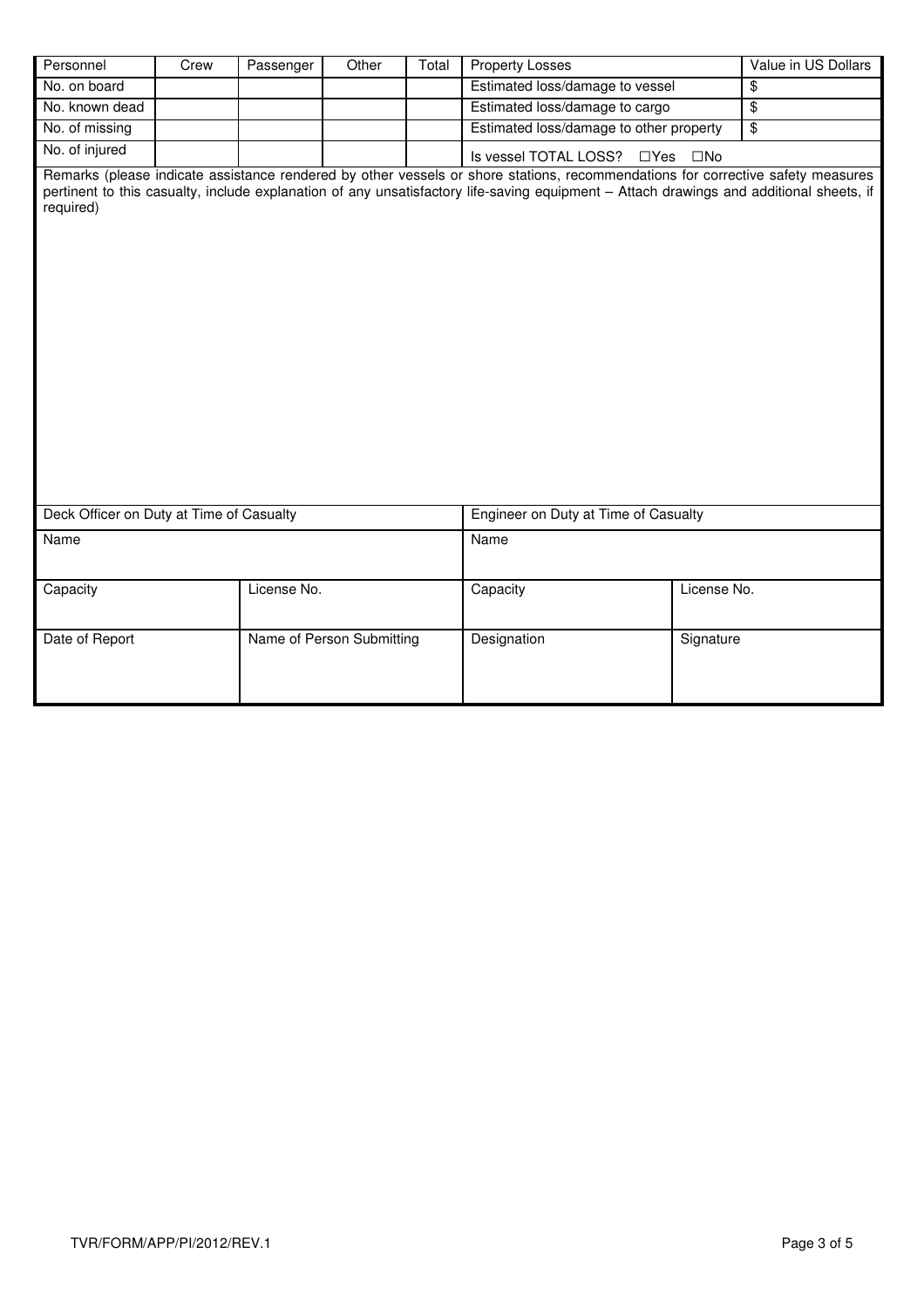For guidance to masters or any person(s) filling this form, the following questionnaires are to assist in providing a detailed "Account of the Casualty". Please use the appropriate set of questionnaires relevant to the type of casualty.

# **Questionnaires for Collision:**

- 1. Were the target (s) tracked by ship's ARPA or plotted by Radar?
- 2. Any indication of a collision provided by the above aids.
- 3. What data were displayed by the ARPA (target's course, speed, CPA and warning)?
- 4. Course and speed of own ship when the other was first observed.
- 5. The bearing and range of target and time when first observed (visually or by radar).
- 6. Types of lights or shapes when fist sighted visually and any changes thereafter?
- 7. Time of changes to shape or lights?
- 8. Any sound signals heard or made by own vessel?
- 9. Types of action taken by target vessel such as time of alteration of speed and alteration of course, period from first sighted on radar/visually up to the time of collision.
- 10. Types of action taken by own ships during the periods of close encounter up to the time of collision, giving the course, speed and the time the movements were executed.
- 11. Status of own ships at the time of collision (engine stopped, or the speed if steaming, telegraph status, heading, and course steered and number of steering pumps running).
- 12. Status of other ships at the time of collision (engine stopped, or the speed if steaming, telegraph status, heading, and course steered and number of steering pumps running).
- 13. Actions taken after the collision and exchange of information.
- 14. Details of the other ship such as Master's names, ship name, GT, types of ship, flag, cargo, damage details, pollution details, coming from, bound for, piloted, Port of Registry, IMO number, Call sign & etc.
- 15. Were there any injuries or loss of lives?
- 16. Whether the following parties were notified P&I Club, Coastal States, nearest Maritime Rescue Coordination Centre (MRCC)?

# **Questionnaires for Grounding or Stranding:**

- 1. Who was in control of the ship and how the ship's positions were plotted for the last hour before the grounding.
- 2. The data abstract for the plotting of position. (Time, bearing and lat/long must be included).
- 3. When were the last landmark sighted, such as beacon, buoys and at what time?
- 4. Were the marks seen visually or by radar?<br>5. Was the Echo Sounder running at the time
- Was the Echo Sounder running at the time of grounding?
- 6. Course and speed of vessel prior to grounding and at the time of grounding.
- 7. Manual or Auto Steering at the time of grounding?
- 8. Title number, date and publisher of chart in use at the time of stranding and last correction made to the chart?
- 9. Any equipment error and any correction applied? (Engine problem, Faulty steering, wrong input of data in GPS or data used for plotting position were wrong).
- 10. Was the casualty due to uncharted object?
- 11. Was there any pollution? State the types and quantity of pollutant released due to the grounding.
- 12. Were there any injuries or loss of lives?
- 13. Whether the following parties were notified P&I Club, Coastal States, nearest Maritime Rescue Coordination Centre (MRCC)?
- 14. Draught of vessel before and after the stranding.
- 15. Action taken after the grounding and whether successful to re-float the vessel<br>16. Any assistance rendered from outside and what are the types of assistance?
- Any assistance rendered from outside and what are the types of assistance?